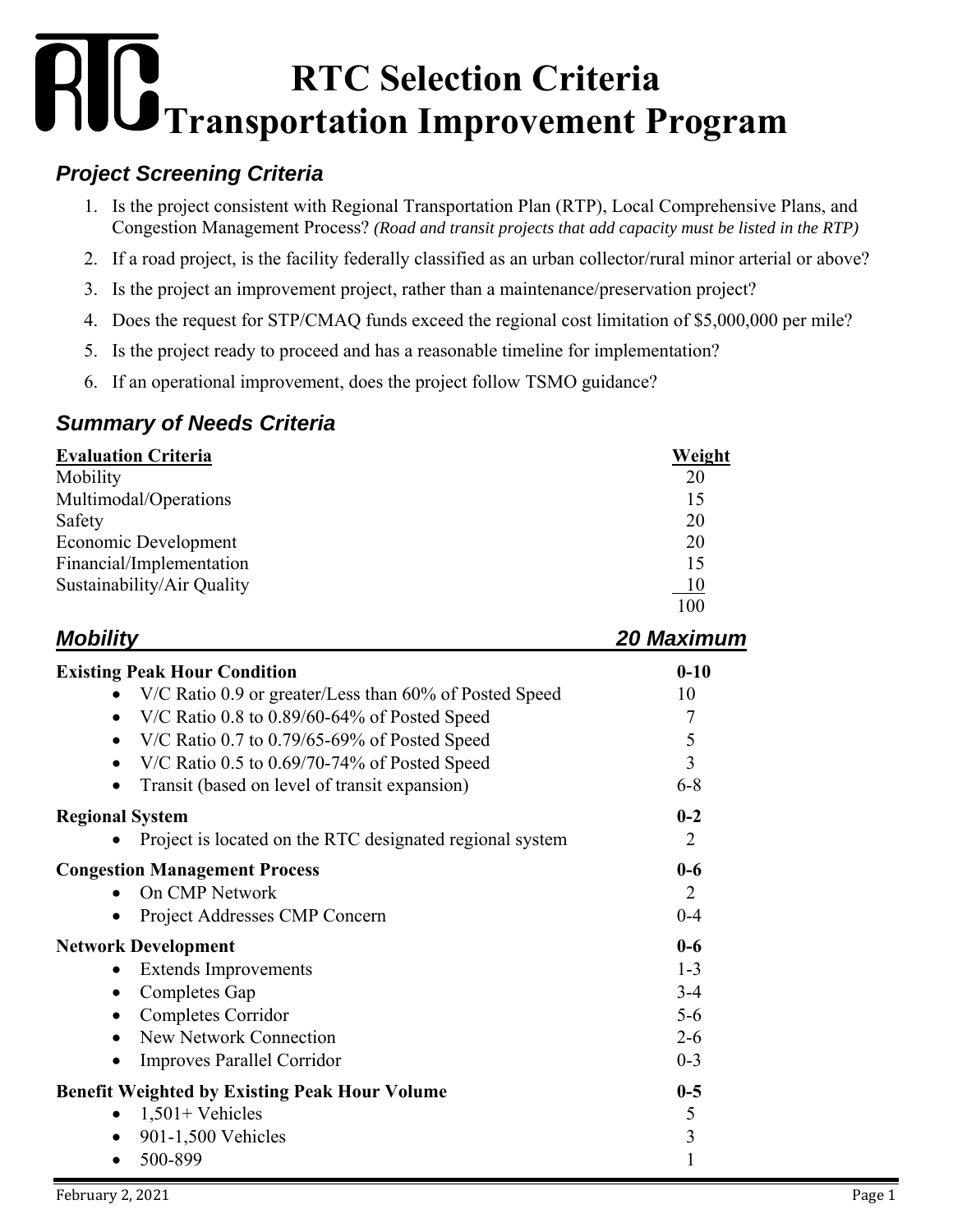# *Multimodal/Operations 15 Maximum*

| <b>Operational Improvements</b>                                                   | $0 - 8$        |
|-----------------------------------------------------------------------------------|----------------|
| Signal integration/upgrade                                                        | 2              |
| Data Collection (Volume, speed, occupancy, classification)<br>$\bullet$           | $\overline{2}$ |
| <b>Traffic Surveillance</b><br>$\bullet$                                          | $\overline{2}$ |
| Communication Infrastructure (conduit, fiber, switches, etc.)<br>$\bullet$        | $1 - 3$        |
| Variable message signage<br>$\bullet$                                             | $\overline{2}$ |
| <b>Traveler Information</b><br>$\bullet$                                          | $\overline{2}$ |
| Smart Transit Management/Transit Signal Priority<br>٠                             | $\overline{2}$ |
| Roundabout(s)<br>$\bullet$                                                        | $1 - 5$        |
| <b>Multimodal</b>                                                                 | $0 - 10$       |
| <b>Transit Expansion</b><br>$\bullet$                                             | $1 - 8$        |
| Peak Hour Transit Buses (1 point per 2 Buses)<br>$\bullet$                        | $0 - 5$        |
| Exclusive Transit Lanes (Transit Only, BAT Lanes, etc.)<br>$\bullet$              | $2 - 8$        |
| Transit Amenities (Shelter, Platform, etc.)<br>٠                                  | $0 - 2$        |
| Park and Ride Construction<br>$\bullet$                                           | $5 - 8$        |
| Carpool/Vanpool<br>٠                                                              | $1 - 3$        |
| Improve Non-Motorized Access to Park and Ride/Transit<br>$\bullet$                | $1 - 2$        |
| Completes gap in Bicycle or Pedestrian Route<br>$\bullet$                         | $1 - 3$        |
| Construct 10-foot separated path or two 5-foot striped bicycle lanes<br>$\bullet$ | $\overline{2}$ |
| Sidewalks (Both Sides)<br>$\bullet$                                               | $1 - 2$        |
| Sidewalks wider than 5' and/or Planter Strip (3' minimum)<br>$\bullet$            | $1-3$          |
| <b>Improves Transit Speed/Reliability</b><br>$\bullet$                            | $1 - 3$        |
| <b>Transportation Demand Management</b><br>$\bullet$                              | $1 - 3$        |
| Contact C-TRAN's Capital Project Manager (10+ days)<br>$\bullet$                  | $\mathbf{1}$   |
| Adopted Complete Street Policy/Ordinance                                          | $1 - 2$        |

| <b>Safety</b>                                                                                                                                                                                                                                                                                                                                                                                                                                                                                                                                                                                                                                                                                            | <b>20 Maximum</b>            |
|----------------------------------------------------------------------------------------------------------------------------------------------------------------------------------------------------------------------------------------------------------------------------------------------------------------------------------------------------------------------------------------------------------------------------------------------------------------------------------------------------------------------------------------------------------------------------------------------------------------------------------------------------------------------------------------------------------|------------------------------|
| <b>Correctable Collision History (3 year)</b><br>Sliding Scale<br>$\bullet$                                                                                                                                                                                                                                                                                                                                                                                                                                                                                                                                                                                                                              | $0-8$<br>$0 - 8$             |
| <b>Accident Rate</b>                                                                                                                                                                                                                                                                                                                                                                                                                                                                                                                                                                                                                                                                                     | $0 - 2$                      |
| Below Average, Average, or Above Average                                                                                                                                                                                                                                                                                                                                                                                                                                                                                                                                                                                                                                                                 | $0 - 2$                      |
| <b>Safety Strategies Implemented</b><br><b>Public Transit Safety or Security</b><br>$\bullet$<br>$\triangleright$ Passenger Safety (Camera/Lighting/Visibility/Security Patrols)<br>$\triangleright$ Enhanced Pedestrian Access/Crossings near Stations<br>$\triangleright$ Improved Maintenance<br>$\triangleright$ Employee Safety (Collision/Drug Testing/Distracted Diving, etc.)<br>Pedestrian Safety<br>$\bullet$<br>$\triangleright$ Add sidewalk where one does not exist<br>$\triangleright$ ADA accessibility<br>$\triangleright$ Wider sidewalk<br>$\triangleright$ Buffer<br>Improved Street Crossing (crosswalk/signal)<br>➤<br>$\triangleright$ Lighting<br>Improve Access to Transit<br>➤ | $0 - 10$<br>$1 - 8$<br>$1-5$ |
| $\triangleright$ Target Zero Strategy                                                                                                                                                                                                                                                                                                                                                                                                                                                                                                                                                                                                                                                                    |                              |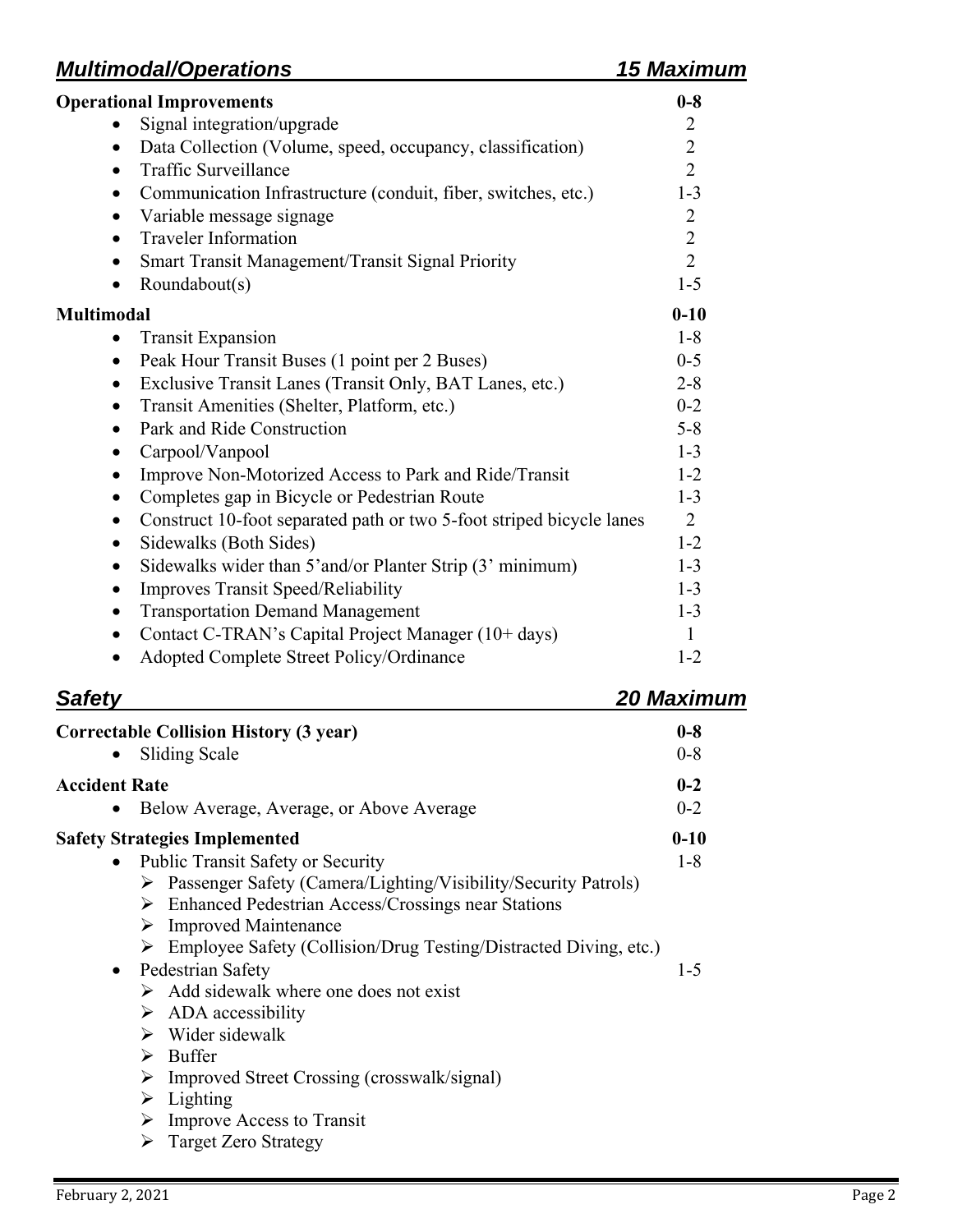| <b>Bicycle Safety</b><br>$\triangleright$ Add Striped Bicycle Lane                                                                                                                                                                                                           | $1 - 5$             |
|------------------------------------------------------------------------------------------------------------------------------------------------------------------------------------------------------------------------------------------------------------------------------|---------------------|
| > Add Separated Path<br>$\triangleright$ Buffer<br>$\triangleright$ Improves Access to Transit<br>> Target Zero Strategy                                                                                                                                                     |                     |
| Improves Intersection<br>> Provide Appropriate Traffic Control<br>$\triangleright$ Improves Visibility/Sight Distance<br>> Improves Geometry/Approach                                                                                                                        | $1 - 5$             |
| > Address Collisions at Intersection Identified in Safety Management Assessment<br>$\triangleright$ Target Zero Strategy                                                                                                                                                     |                     |
| <b>Improve Road Safety</b><br>$\bullet$<br>$\triangleright$ Improve Clear Zone<br>$\triangleright$ Improve Geometry<br>$\triangleright$ Improve Visibility/Sight Distance<br>> Add Rumble Strips, raised markers, barrier/guardrail<br>$\triangleright$ Target Zero Strategy | $1 - 5$             |
| <b>Existing Conditions</b>                                                                                                                                                                                                                                                   | $0-6$               |
| Pavement Widths (Deviation from standards)                                                                                                                                                                                                                                   | $0 - 2$             |
| Shoulder Widths (1 pt. per 2 feet less than 6')<br>$\bullet$                                                                                                                                                                                                                 | $0 - 3$             |
| No Center Turn lane/Pocket (Project must correct)<br>$\bullet$                                                                                                                                                                                                               | $\mathbf{1}$        |
| <b>Provides Access Management</b><br>Add Non-Traversable Median greater than 50% of project length<br>$\bullet$                                                                                                                                                              | $0-6$<br>3          |
| Add C-Curb at Intersections or less than 50% of project length<br>$\bullet$                                                                                                                                                                                                  | $\overline{2}$      |
| Close Minor Intersections<br>$\bullet$                                                                                                                                                                                                                                       | $\mathbf{1}$        |
| <b>Reduce Access Points</b><br>$\bullet$                                                                                                                                                                                                                                     | $2 - 5$             |
| Eliminate Existing At-Grade Crossing<br>$\bullet$                                                                                                                                                                                                                            | 5                   |
| <u>Economic Development</u>                                                                                                                                                                                                                                                  | <u> 20 Maximu</u> m |
| <b>Employment Growth</b>                                                                                                                                                                                                                                                     | $0 - 12$            |
| Retail Employment Growth (Regional Model-Select Link)                                                                                                                                                                                                                        | $0 - 5$             |
| Other Employment Growth (Regional Model-Select Link)                                                                                                                                                                                                                         | $0 - 7$             |
| <b>Provide or Improves Access to Existing Employment and CTR Employers</b><br>Existing Employment (Regional Model-Select Link)                                                                                                                                               | $0-8$<br>$0 - 8$    |
| <b>Freight Generator</b>                                                                                                                                                                                                                                                     | $0-5$               |
| <b>Improves Access</b>                                                                                                                                                                                                                                                       | $1 - 3$             |
| <b>Creates Access</b>                                                                                                                                                                                                                                                        | $4 - 5$             |
| <b>Truck Route</b>                                                                                                                                                                                                                                                           | $0-5$               |
| $T5-T1$                                                                                                                                                                                                                                                                      | $1 - 5$             |
| <b>Private Development</b>                                                                                                                                                                                                                                                   | $1-5$               |
| <b>Signed Development Agreements</b>                                                                                                                                                                                                                                         | $1 - 3$             |
| Private Investment in Public Infrastructure                                                                                                                                                                                                                                  | $1 - 3$             |
| <b>Environmental Justice</b><br>Bike, Pedestrian, Transit Enhancement to EJ block group                                                                                                                                                                                      | $0 - 2$<br>$0 - 2$  |